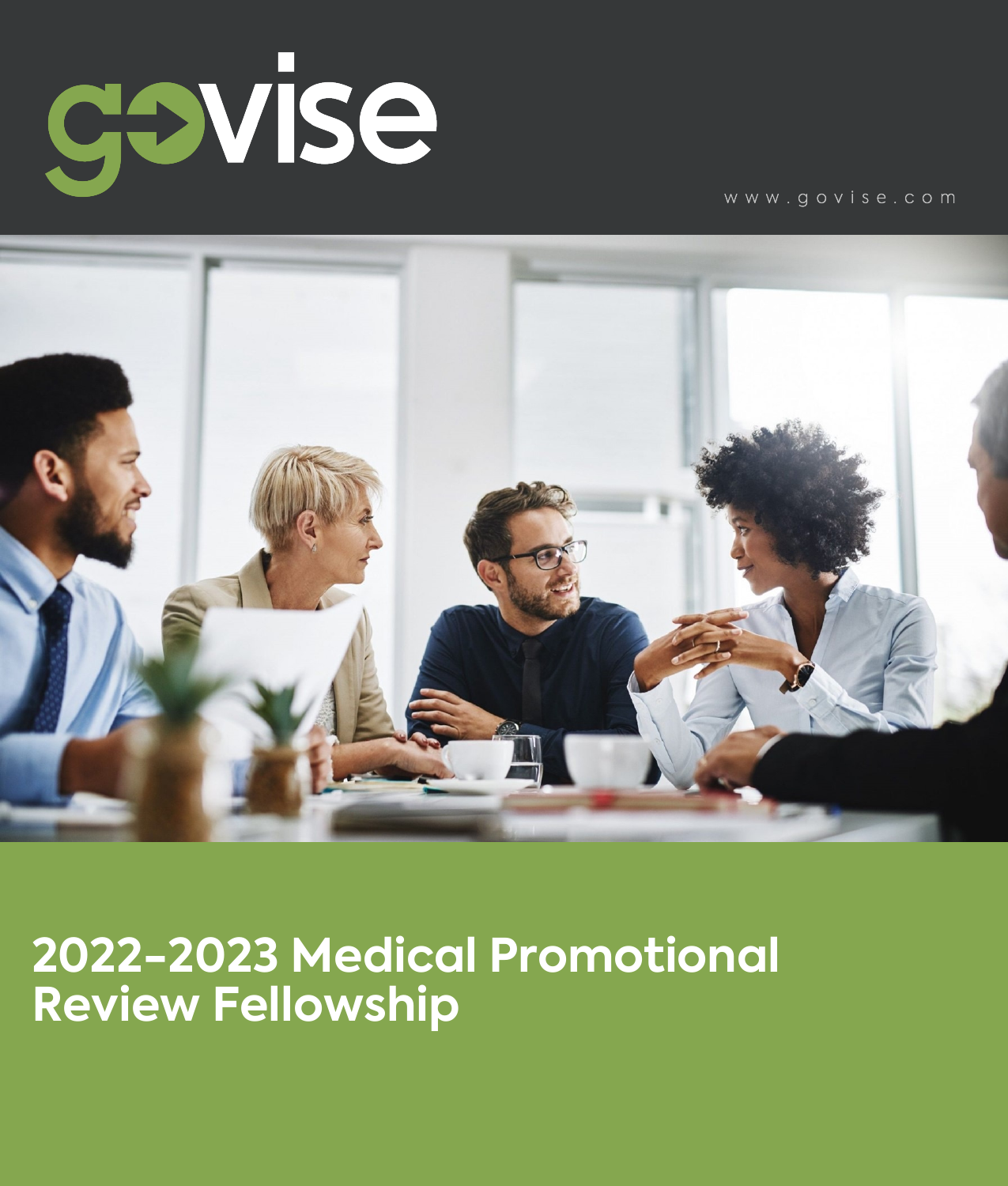

### **About Govise, Inc.**

Founded in 2021, Govise, Inc., aims to be the premier partner for medical promotional review services supporting pharmaceutical and medical device companies. With our unique focus, we are committed to the delivery of high-quality reviews while driving strategic solutions that are both compelling and compliant.

Our company is committed to a culture that drives employee growth and opportunity in a supportive environment. We encourage professional development, work-life balance and focus on the long-term goals of each employee.

# **About University of Southern California**

The USC School of Pharmacy is the only private pharmacy school on a major health sciences campus, which includes the Keck School of Medicine, Keck Hospital of USC and the USC Norris Comprehensive Cancer Center and is immediately adjacent to the LAC+USC Medical Center, one of the largest public hospitals in the country.

Ranked by US News and World Report as a top ten pharmacy school nationwide and #1 among private schools, the USC School of Pharmacy is recognized for its century-old reputation for innovation in pharmaceutical education, clinical practice, and research.

With a history of "firsts" that includes the nation's first Pharm.D. program (1950), first clinical clerkship program (1968), first Ph.D. in pharmaceutical economics (1990), and first professional doctorate in regulatory science (2008), the school holds an essential leadership role in the safe, efficient, and optimal use of medication therapy that can save lives and improve the human condition.

**USC** Pharmacy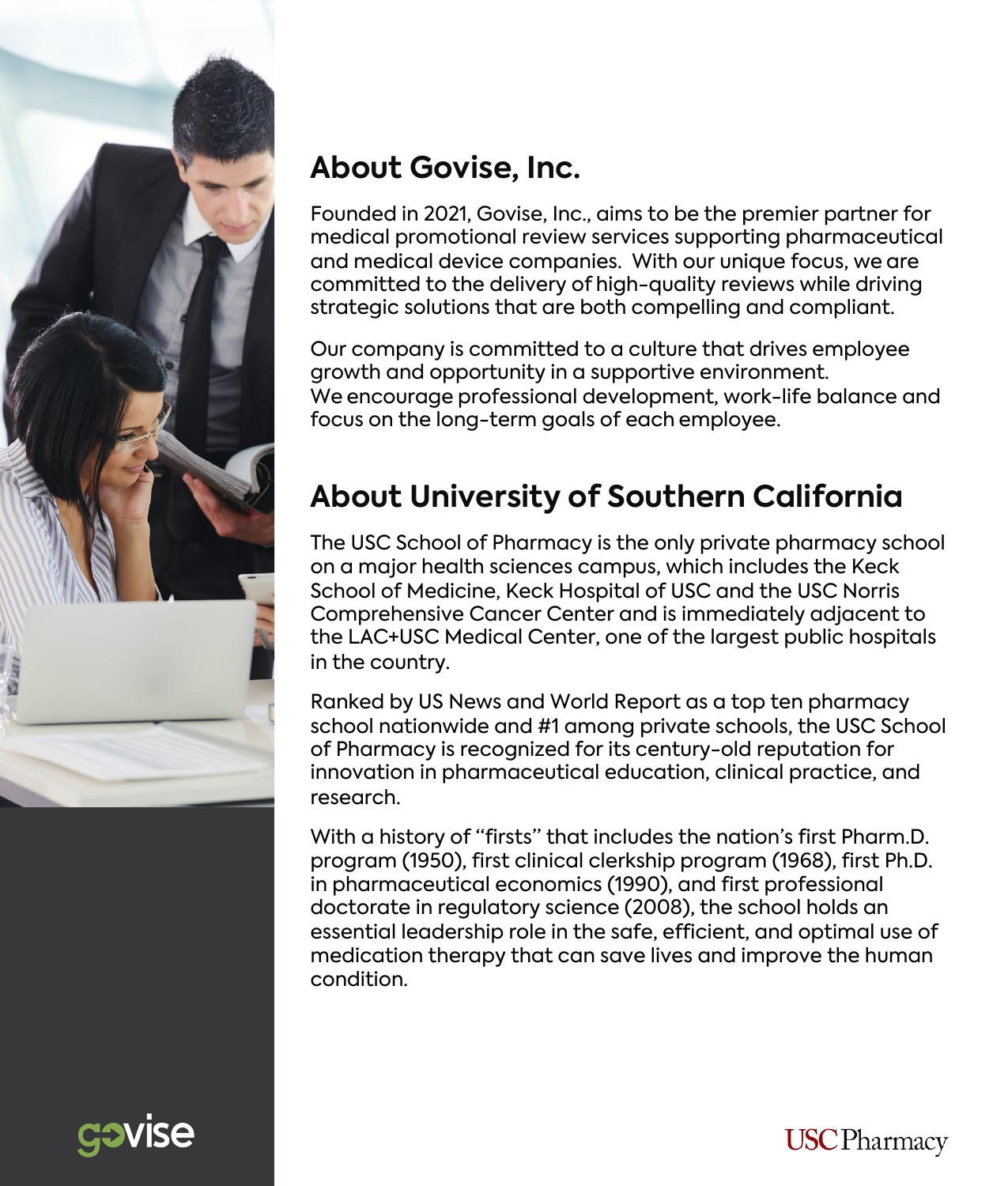

#### **About Our Fellowship Program**

*William C. Gong, Pharm.D., FASHP, FCSHP*

*Director, Residency and Fellowship Programs Associate Professor of Clinical Pharmacy USC School of Pharmacy*

The USC-Govise Pharmaceutical Industry Fellowship Program is designed to prepare postdoctoral scholars for rewarding careers supporting the pharmaceutical industry. Fellows work with mentors to participate in activities that enhance the skills required to excel in their field. Graduate-level coursework and seminars at USC may be included in the program, in addition to hands-on project activities.

Upon completion of the program, fellows will be prepared for the challenges of a career in the pharmaceutical industry. Past fellows have been placed into rewarding positions in industry, pharmacy practice, and research. USC Pharmacy's fellowship programs adhere to the guidelines of the American Association of Colleges of Pharmacy and the American College of Clinical Pharmacy. The fellowships begin on July 1 and end on June 30 (some positions may vary).

Key Highlights:

- Access to USC Regulatory Science courses and tuition remission, up to 4 units per semester towards a graduate certificate
- Networking with USC students and alumni
- Participating in professional leadership workshops
- Financial relocation assistance for out-of-state fellows
- Financial support to attend professional conferences and events
- Delivering lectures to pharmacy students
- Recruiting prospective graduate and professional students to the Fellowship Program



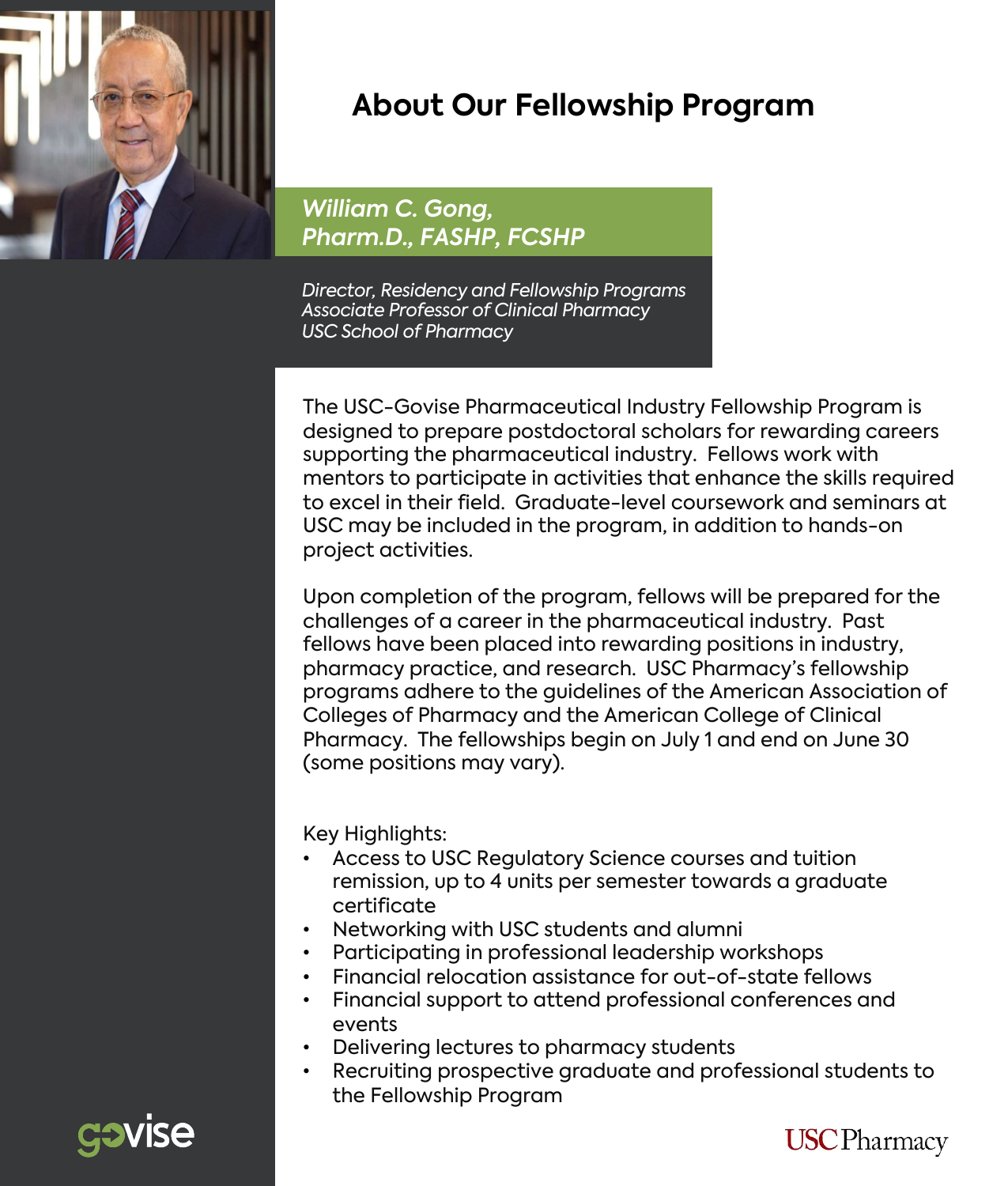

## **Medical Promotional Review About Our Fellowship Program**

### **Description:**

This one-year fellowship program focuses on providing exposure to promotional review where you will gain experience in providing medical review of promotional and advertising materials. In addition, you will have the unique opportunity to learn from experienced industry mentors as they grow a consulting company that supports both medical and device pharmaceutical companies. Govise, Inc., is in Santa Ana, California.

# **Objectives:**

- Master OPDP guidelines and understanding of the promotional review process
- Learn to review claims within promotional materials for medical accuracy and completeness
- Gain experience with content management platforms (Veeva Vault)
- Interpret and understand how references are used to support promotional materials
- Learn to understand and interpret clinical data
- Gain understanding of statistical analyses utilized in clinical trials
- Learn to work in a dynamic team environment

## **Application Requirements:**

- Pharm.D., M.D. or Ph.D. from an accredited university or equivalent
- Excellent oral and written communication skills, ethics, professionalism, leadership, and an interest in the pharmaceutical industry are required



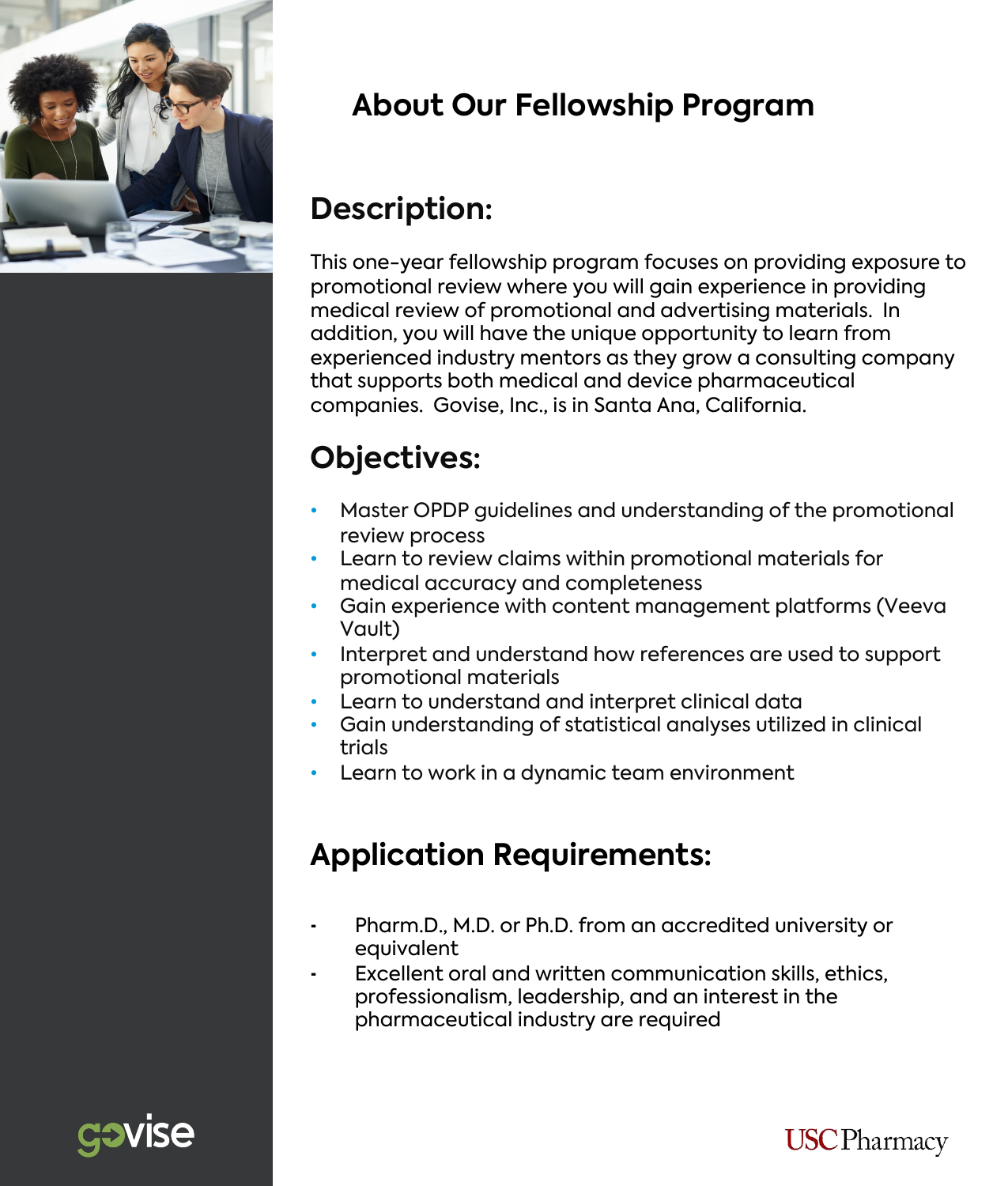

#### **Fellowship Mentor**

*Jimmie L. Overton, Pharm.D.*

*Co-Founder and Managing Partner, Govise, Inc.*

Dr. Jimmie Overton has over 25 years of experience in the healthcare industry, serving in practical, academic, clinical, research and industry settings. He is a registered pharmacist and holds a Doctorate of Pharmacy degree from the University of Kentucky. Following his training, he completed a fellowship in Regulatory Affairs working in the Neuroscience Division at Eli Lily and Company. He joined Allergan/AbbVie in 2003 and has held key leadership roles across Medical Affairs including positions within MSL Leadership, Global Operations, Medical Education, Global Training, US and International Medical Promotional Review, Global Medical Information, and as Medical Director. He most recently served as the Vice President for the Global Medical Scientific Information function for Allergan/AbbVie before cofounding Govise, Inc.

Dr. Overton is a recognized subject matter expert in the area of Medical Affairs and has successfully led fellowship programs in partnership with USC for more than 10 years.



**USC** Pharmacy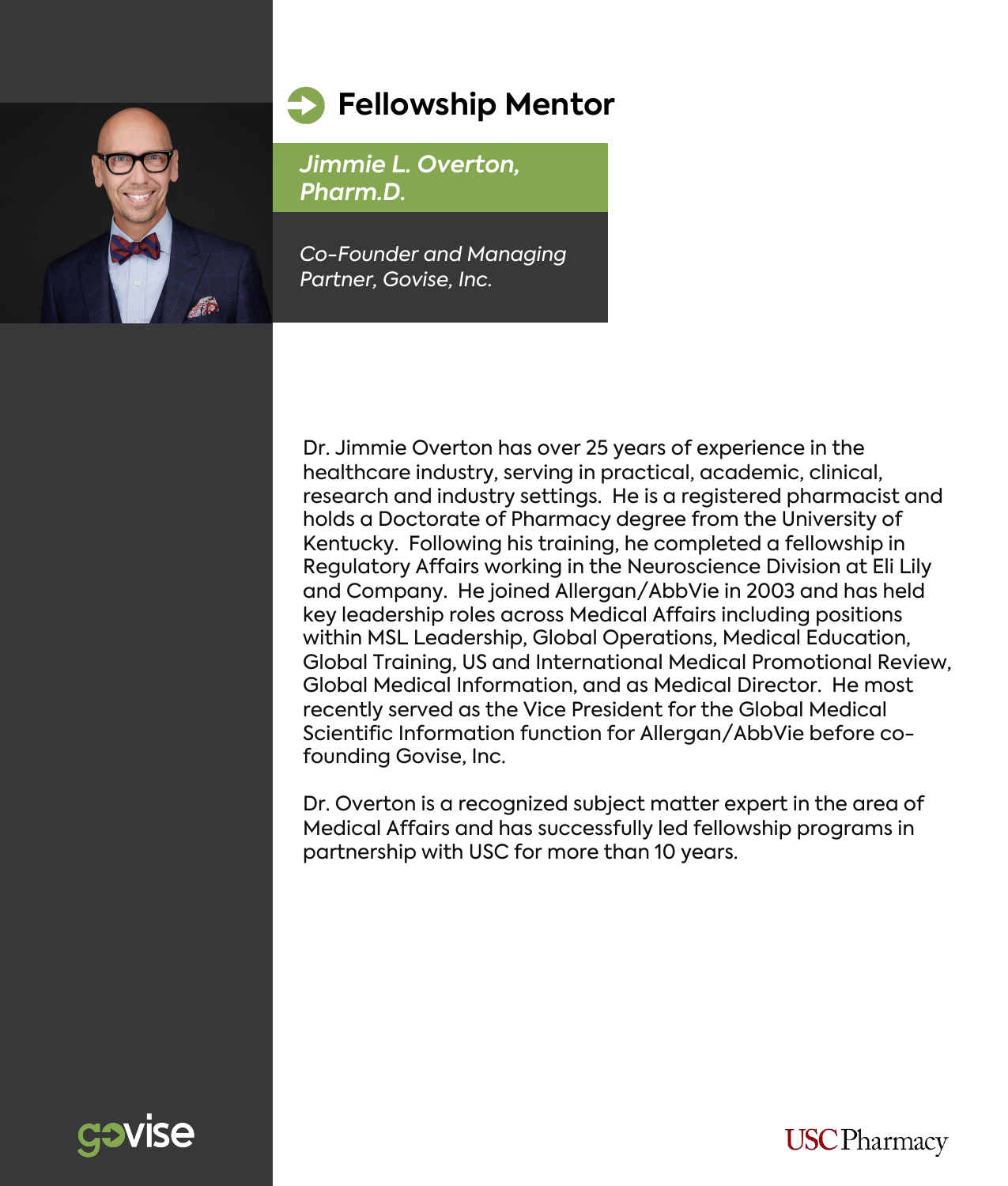

#### **Fellowship Mentor**

*Janet Gottlieb, Ph.D.*

*Co-Founder and Managing Partner, Govise, Inc.*

Dr. Janet Gottlieb's experience in research, diagnostics, medical devices, and pharmaceuticals in a career spanning over two decades provides critical insight into promotional review. At Allergan, she led the Medical Promotional Review team as Executive Director, where she was responsible for providing guidance on promotional materials and marketing campaigns as well as educating her team and colleagues on latest FDA regulations, warning letters, and other relevant topics related to ensuring compliance and consistency in promotional materials. Dr. Gottlieb had a direct role in the formation, expansion, and training of the centralized Medical Promotional Review team, which resulted in greater efficiencies via improved turnaround times, consistency in guidance, enhanced communication, and successful commercial launches. She is a recognized subject matter expert in the field, presenting as an invited speaker at multiple industry conferences.

Dr. Gottlieb holds an undergraduate degree in Biological Sciences and Ph.D. in Medical Microbiology and Molecular Virology from the University of California, Irvine.



**USC** Pharmacy